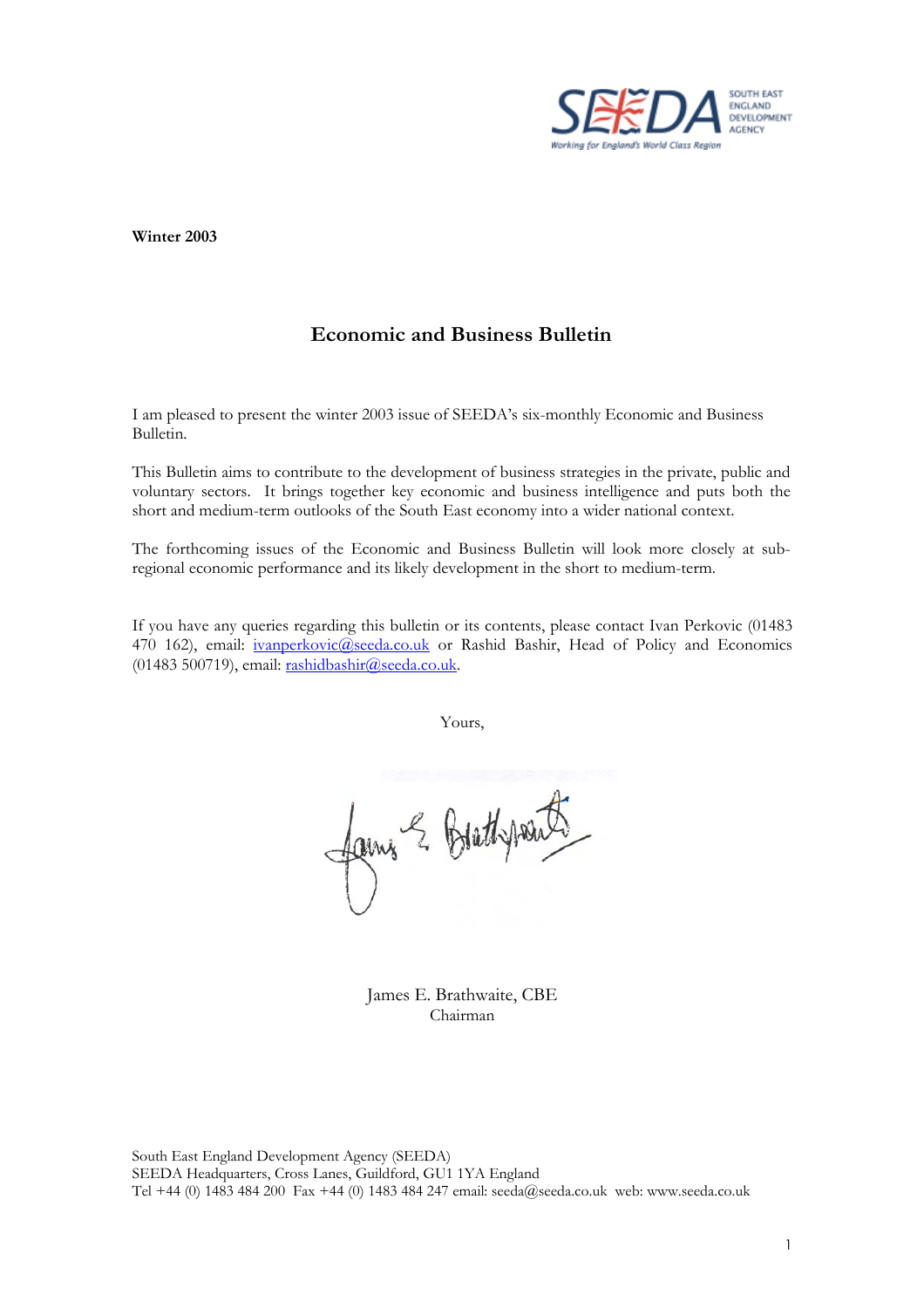December 2003

# **Contents**

|                                                         | Page           |
|---------------------------------------------------------|----------------|
| Key Facts                                               | 3              |
| Executive Summary                                       | $\overline{4}$ |
| UK Macroeconomic Overview and Outlook                   | 5              |
| Macroeconomic overview<br>Short and medium-term outlook | 5<br>6         |
| The South East Overview and Outlook                     | $\overline{7}$ |
| Regional overview<br>Short and medium-term outlook      | 7<br>8         |
| Industrial Overview and Outlook                         | 9              |
| Production<br>Manufacturing<br>Services                 | 9<br>10<br>11  |
| Regional Comparison                                     | 12             |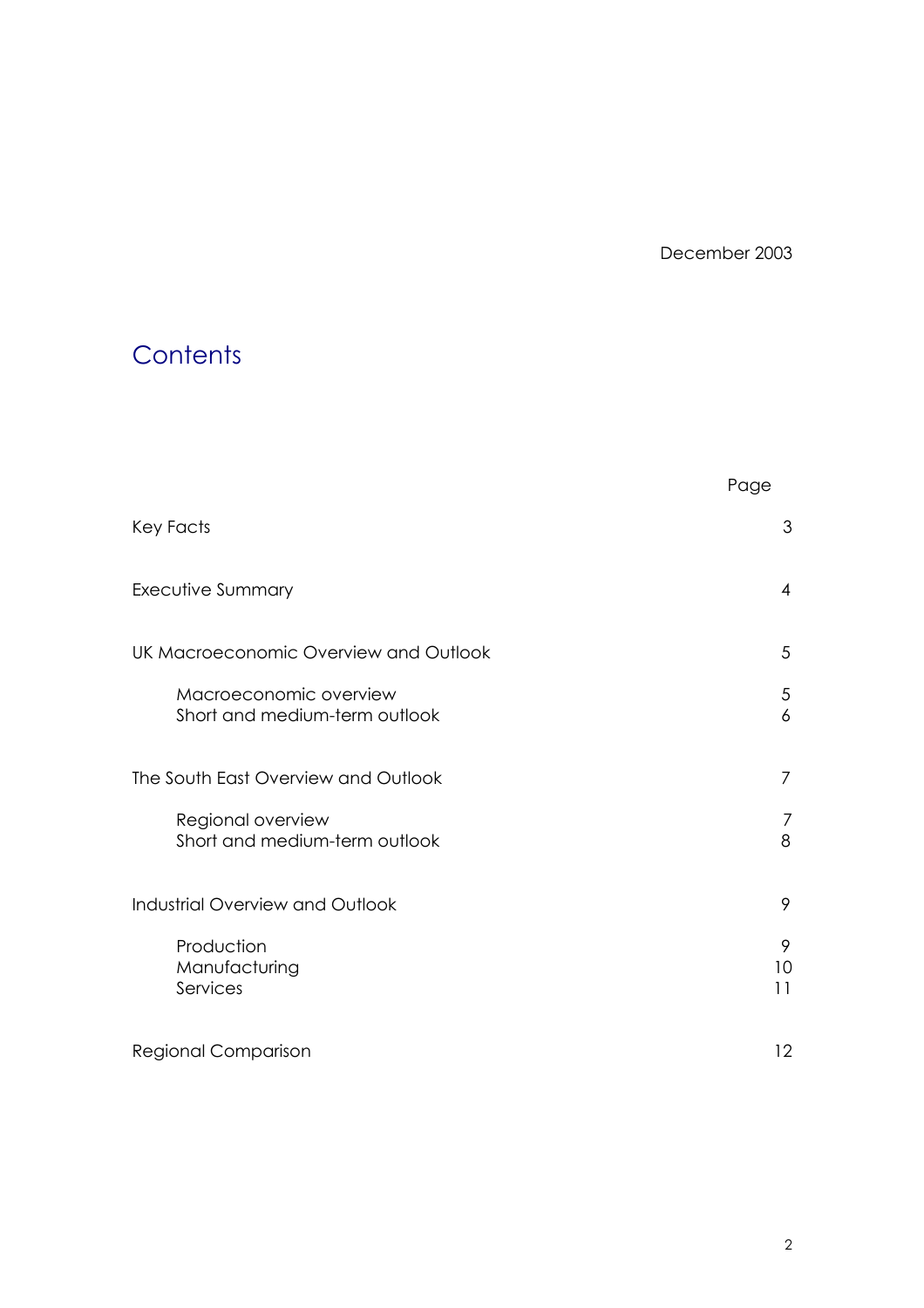- The South East economy accounts for 15.3% of total UK with real Gross Value Added (GVA) at constant 1995 prices of approximately  $\ell$ 123 billion.
- The region has the second highest GVA per capita in the UK, around 11% above the UK average (workplace based) or 19% above the average (residence based).
- There are greater variations in sub-regional GVA per head within the South East than between English regions. Our estimates (based on the latest NUTS 3 geographical areas) for all English regions show that, between 1995 and 1998, disparities within the region have widened faster in the South East than in any other English region.
- GVA per head in East Sussex and Kent is below the UK average, with GVA per head in the Isle of Wight at less than half compared with Berkshire, and around a third below the UK average.
- Household disposable income in the region is estimated at  $\mu$  499.28 billion (constant 1995 prices), equivalent to 15.3% of the UK total, with household spending estimated at  $\ell$ 95 billion.
- Household spending in the South East over the past decade has been growing faster than the UK average (3.8% on average per annum in the region as opposed to 3.6% for the UK).
- The total population of the South East is just over eight million (8,006,900), equivalent to just under 14% of the UK total. Population growth of 4.95% in the South East has been faster than in the UK as a whole.
- Technological intensity in the South East (as measured by the share of employment in medium and high technology based employment in manufacturing sector) is the highest in the country.
- New business registration rate in Windsor and Maidenhead in 2002 was 73 businesses per 10,000 adult population compared with 31 businesses per 10,000 adult population in each of Portsmouth, Southampton and the Isle of Wight.
- The South East has the highest economic activity rate  $(83\%)$  and employment rates  $(80\%)$  in the UK and an unemployment rate of 4%, one of the lowest in the country.
- Despite the low unemployment rate in the region, over 160,000 people are unemployed in the South East, a higher number than six other English regions. Unemployment levels in the Isle of Wight, Brighton & Hove and Medway are significantly higher than the regional and national average.
- The South East contains 119 of the worst 20% wards nationally, a higher number than the South West and East of England.
- One million people of working age lack basic literacy or numeracy skills in the region.
- The proportion of 16 year olds achieving at least five GCSEs at grades  $A^*$  C varies from 63.3% in Buckinghamshire to 34.3% in Portsmouth.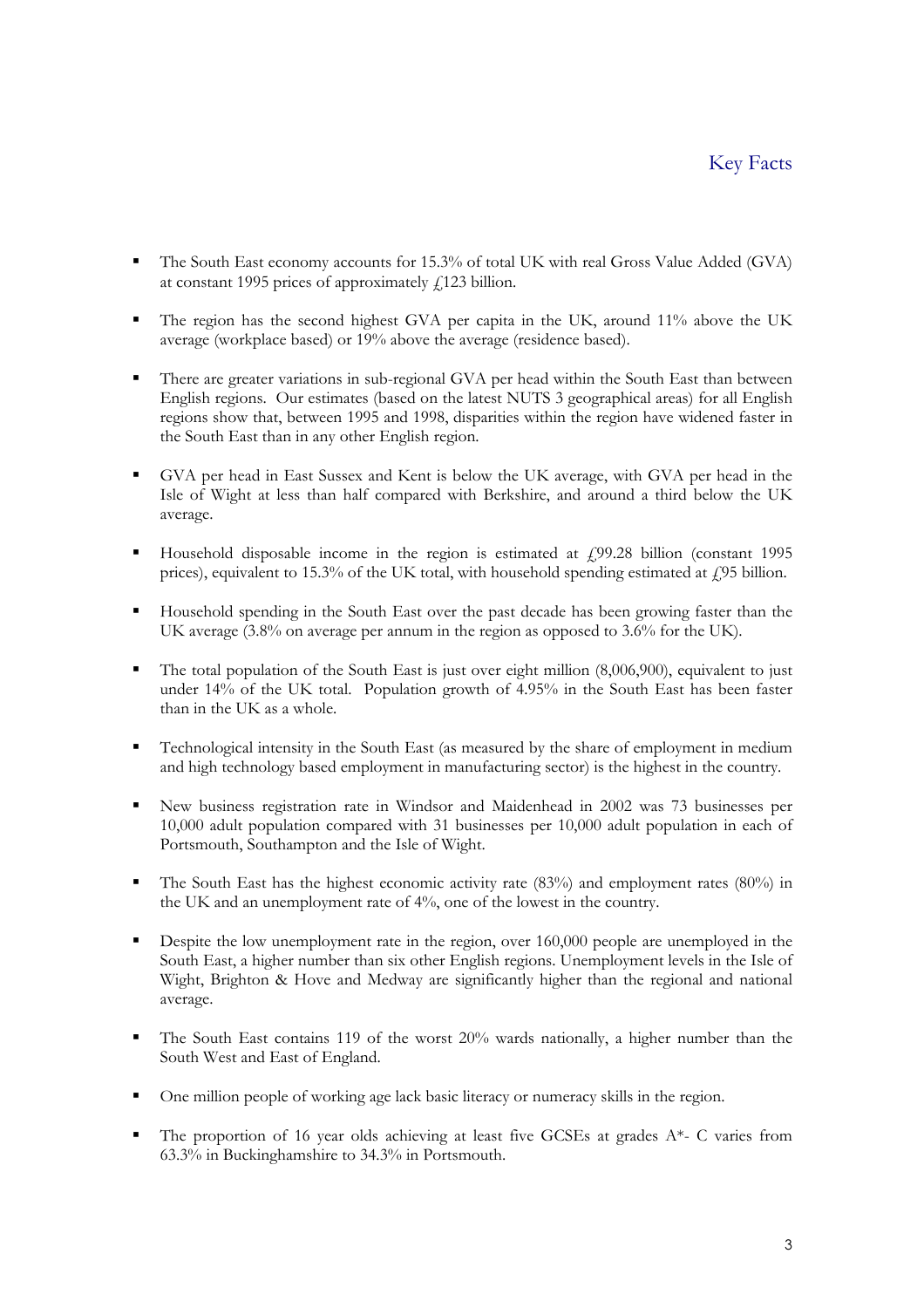- Relatively strong growth in consumer expenditure, coupled with the gradual recovery of external demand in the second half of the year, have led to the recovery of the South East and the UK economies after the sluggish growth in the first half of the year.
- The South East economy is expected to expand by just over 3% in 2003 (considerably faster than the UK economy) and marginally below its long trend growth rate.[1](#page-3-0)
- Over the short to medium-term, the South East economy is on average expected to outperform all the other UK regions.
- As the UK economy becomes less dependent on the consumer sector there are likely to be further increases in interest rates, to 4% by summer 2004 and 4.5% by the end of the year. Such rises are necessary to take the steam out of the housing market and dampen spiralling consumer debt.
- Slower growth in tax receipts coupled with significant growth in public expenditure have led to a further increase in government borrowing which is likely to be targeted by the further increases in indirect taxes next year.
- Despite small job losses, economic activity rates have remained relatively stable, implying that the main impact of global slowdown has been to relieve excess demand in the labour market.
- Over the short to medium-term, employment in the region is on average projected to increase by 0.7% per annum, at a considerably slower rate than throughout the mid to late 1990s.
- In spite of wage inflation in the region easing significantly over the past year (the slowest growth in the UK), as the economic recovery intensifies (and in particular the recovery of the financial and business sectors), a gradual recovery of earnings is expected in the region. Given the already tight labour market, over the short to medium-term wage inflation in the region is expected to outpace most of the other English regions.
- The output in the production sector is expected to increase by around 3.2% this year and the next. Over the short to medium-term, the trend of declining employment in this sector is expected to continue.
- The manufacturing sector in the region seems to be on the brink of revival, with output expected to increase by just over 1% this year followed by stronger growth of around 2% next year. In spite of projected growth in output, the share of manufacturing output is expected to decline over the short to medium-term.
- An expected decline in employment in private services this year is largely to be offset by a significant increase in public sector employment. Overall, the outlook for the service sector remains positive, with strong growth expected this year and the next.

<span id="page-3-0"></span> <sup>1</sup> Forecasts used in this document are largely derived from Experian Business Strategies' regional forecasting model.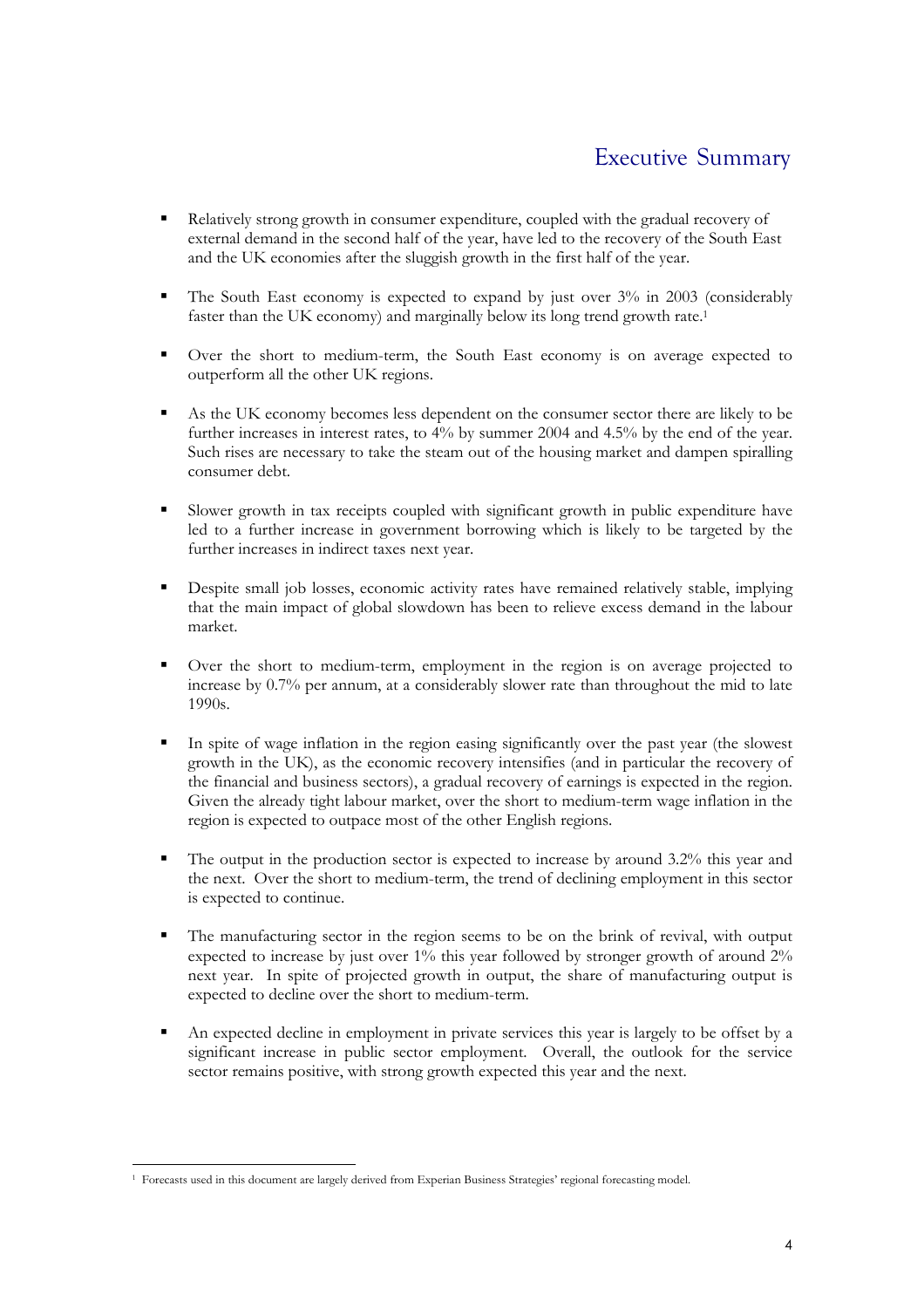#### *UK Macroeconomic Overview and Outlook*

#### Macroeconomic overview

The UK economy expanded by just 0.1% and 0.6% in the first and second quarters of the year respectively. [2](#page-4-0) The main factor behind the sluggish growth in output was the slowdown in external demand. External demand was largely affected by uncertainty associated with the war in Iraq and subsequent sluggish recovery in world economy.



Consumer expenditure, which remained buoyant for most of the late 1990s and early 2000, slowed down but still remained strong despite the squeeze on real incomes by the recent increases in National Insurance contributions, changes in indirect taxes and slowdown in average earnings.



Combination of the lowest short-term interest rates over the past four decades and strong house price growth (although at a smaller pace than that seen in

 $\overline{a}$ 

2002) have allowed households to borrow at record rates and fund current expenditure.

The slowdown in output in the first half of the year affected the south of the country to a much greater extent than the other parts of the UK. It was the service sector and in particular financial sub-sector that bore the brunt of the slowdown, which is not surprising given its greater dependency on external demand. Significant depreciation of the pound in the second half of 2002 and first half of 2003 contributed significantly to a marginal increase in output in the manufacturing sector.

Employment in the manufacturing and production sectors continued to decline as those less productive sub-sectors shed jobs or relocated to cheaper locations.



Overall, employment has marginally decreased on the same period last year. It was an increase in public sector jobs (fuelled by a significant increase in public expenditure) that largely offset decreases in employment in production, manufacturing and the financial and business sectors.

Inflation has remained under control, in spite of being above the Bank of England target since mid 2002.



<span id="page-4-0"></span><sup>2</sup> Growth rates are reported in real prices unless stated. Output figures are based on old 1995 weights. Office for National Statistics has recently switched from fixed base weights (weights that changed every five years) to chain linked weights (weights that will change every year) which should lead to more reliable estimates of GDP. We will use the chain linked GDP estimates in our next report due in spring 2004.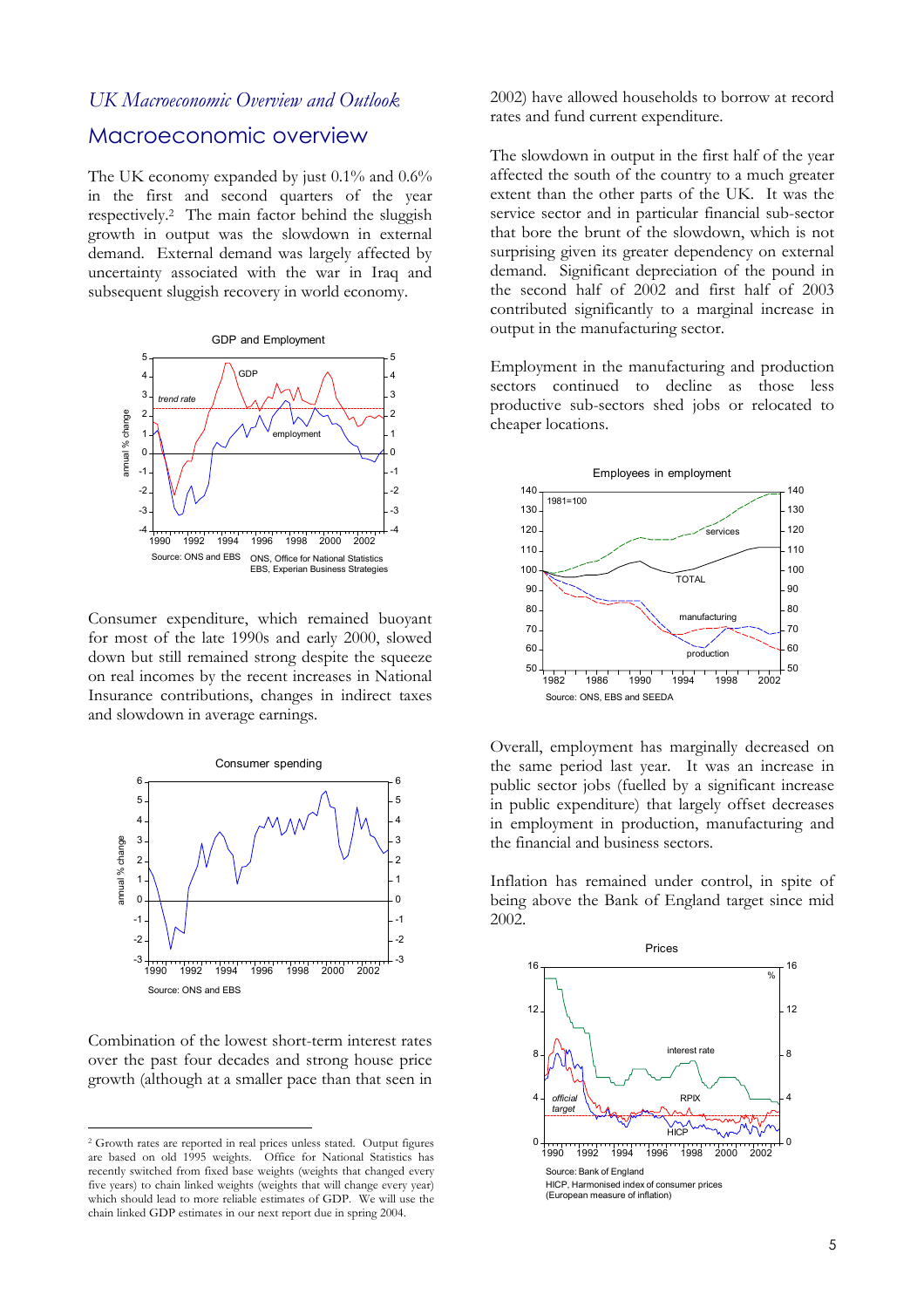## Short and medium-term outlook

Given the strong consumer spending and the latest resurgence in world demand and in particular demand from the United States, the UK economy is likely to expand by 1.9% in 2003, lower than the Treasury's expectation of 2-2.5%.[3](#page-5-0)

Strong consumer spending in 2004 alongside the further recovery in world demand, with strong growth by the US economy and gradual recovery in Japan and the Euro zone economies, are likely to push the growth rate to just over 2.4% by the end of 2004, with growth rates averaging around 2.5% per annum until 2007. As the UK economy becomes less dependent on



The squeeze in company earnings driven by general economic slowdown and decline in equity prices in 2002 and early 2003 and uncertainty associated with the war in Iraq have contributed significantly to decline in investment over the past year. Nongovernment investment is expected to contract by just over 2.1% in 2003 after declining by a similar amount in 2002.

Total investment (driven by a large increase in government investment) is forecast to increase by just over  $1.5\%$  in  $2003.4$  In  $2004$  we expect business confidence to recover and lead to a strong rise in business investment of just over 3%. Business investment is on average forecast to increase by around 2.3% per annum between 2003 and 2007.



the consumer sector, in 2004 we are likely to see a further increase in short-term interest rates from the current 3.75% to 4% by summer 2004 and 4.5% by the end of the year. We are likely to see further increases in indirect taxes, which may be necessary to reduce a large budget deficit. In spite of an increase in taxes, inflation is likely to remain under control over the forecast horizon.

In spite of the relatively poor performance of the economy in the first half of the year, the recent recovery of the UK economy combined with strong expansion of public sector jobs implies that the labour market will end the year healthy if somewhat flat.



<span id="page-5-2"></span>The UK unemployment rate (ILO rate) is expected to end the year at 5.1%, before marginally increasing to 5.4% in 2004. Overall, between 2003 and 2007 the labour market is forecast to remain healthy, with unemployment rates averaging 5.3% per annum.[5](#page-5-2)

<span id="page-5-0"></span> <sup>3</sup> The US economy expanded by 8.2% on an annualised rate in third quarter of this year, the fastest growth in the past 20 years. The

<span id="page-5-1"></span><sup>4</sup> Government led investment increased by 14% in 2002, is forecast to increase by around 40% in 2003. Between 2003 and 2007 we are likely to see modest increases in government led investment.

annualised growth rate for the UK was 1.8% in the first half of the year.<br>5 International Labour Office (ILO) measure, which includes people without paid work who have sought work within the previous four weeks and are able to start work within two weeks.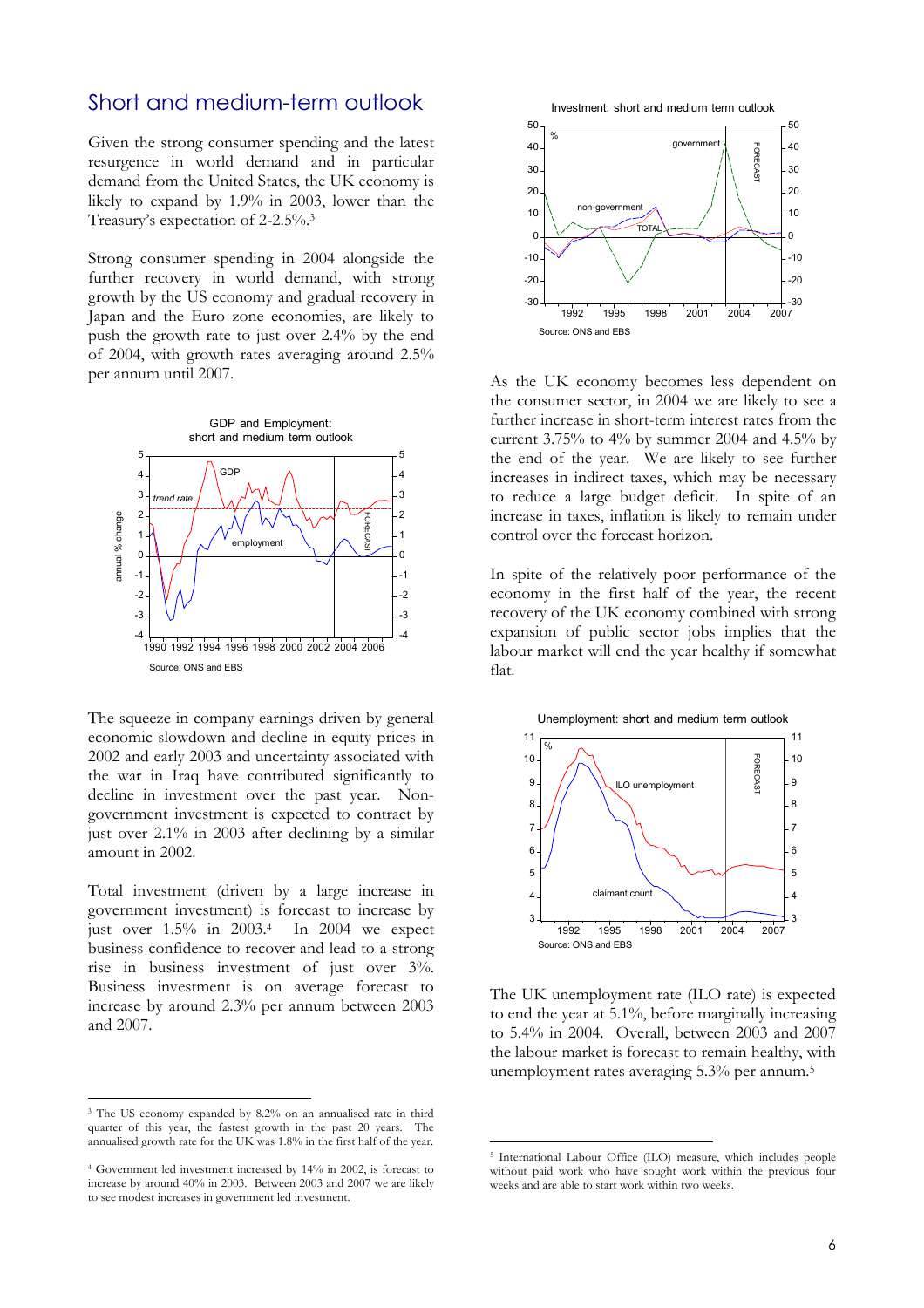#### Regional overview

Between 1991 and 2001, the South East economy expanded on average by 3.8% per annum, faster than any other English region.<sup>[6](#page-6-0)</sup>

However, following the global economic slowdown in 2002, regional GVA expanded by just 1.9% in real terms, with sluggish growth persisting in the first half of this year.



Below the trend performance of the economy in the first half of the year was not surprising given the impact of global slowdown and the war in Iraq on the financial and business sectors.

In 2002, total employment in the region fell marginally in response to the slowdown in economic activity.



Within this total the trend shift of employment from manufacturing towards services continued.[7](#page-6-1)

*The South East Overview and Outlook* **Economic** slowdown of the first half of this year has had a relatively small impact on the labour market in the region. In August 2003, the seasonally adjusted employment rate declined by 0.7% on a year earlier to 79.1%. Seasonally adjusted employee jobs figures were down 7,000 in the quarter to June 2003.

> In summer 2003, seasonally adjusted unemployment in the region stood at 169,000, up 7,000 on the same period last year. The unemployment rate increased by 0.2% on the same period last year to  $4\frac{0}{6}$ .8

> Despite small job losses, economic activity rates have remained stable implying that the main impact of slowdown has been to relieve excess demand in the labour market.



Wage inflation in the labour market has eased significantly over the past year, with average earnings in the region increasing by just 1.4%, the slowest increase in the UK.



<span id="page-6-1"></span> <sup>7</sup> Employment is reported on a workplace basis (the figure does not include people who live in the region and work outside of the region). Residence based employment in summer 2003 was just over 4 million.

<span id="page-6-0"></span> <sup>6</sup> Regional output is reported as Gross Value Added (GVA) in line with European Standards (ESA95). NOTE: GDP at market prices – taxes on products + subsidies on products = GVA at basic prices.

<span id="page-6-2"></span><sup>8</sup> The seasonally adjusted claimant count rate also increased by 0.1% on the same period last year to 1.8%. The total number of claimants in September 2003 was just over 76,000, an increase of almost 4,000 on the same period last year.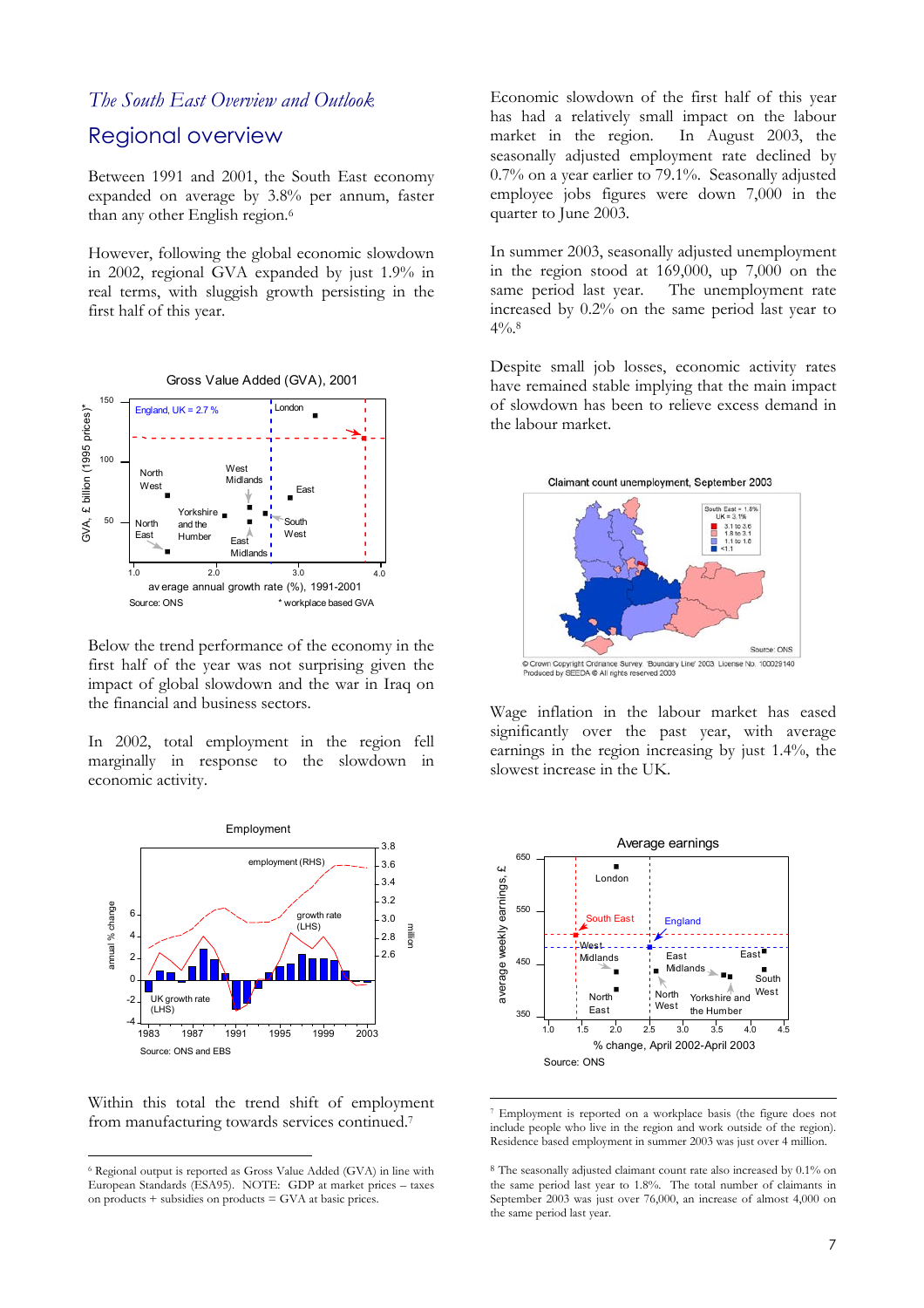### Short and medium-term outlook

In spite of below the trend growth in the first half of the year, the South East economy is forecast to expand by 3.1% in 2003 (significantly faster than London's economy). Global economic recovery and improvement in competitiveness (resulting from significant depreciation of the pound) are likely to lead to a change in fortunes for the manufacturing sector in the region, with manufacturing output expanding by just over 1% in 2003.



As world trade improves and investment picks up next year, we expect growth in real GVA in the South East of 3.3% in 2004 and on average by 3.2% until 2007. This is in spite of the fact that we expect consumer spending to slow down next year in response to a decline in disposable income and house prices.

Despite economic recovery in the second half of the year, employment in the region is expected to marginally decline to just under 3.6 million in 2003, before marginally increasing in 2004.



Between 2003 and 2007, total employment is forecast to increase at a considerably slower rate than throughout the 1990s (on average by just under 0.7% per annum).

By the end of the year, the unemployment rate is expected to stand at just below 4%, before marginally increasing in 2004 to 4.1%. The claimant count rate is also expected to end the year higher at just over 1.8%, before increasing to 2.1% in 2004. Between 2003 and 2007, the unemployment rate is forecast to average 3.9% per annum, with the claimant count averaging just below 2% per annum, the lowest in the country.



An already tight labour market and the economic recovery, which is expected to intensify, are likely to lead to a recovery in average earnings next year. In the medium to long term we are expecting greater wage inflation in the South East and London than in other parts of the country.

In spite of a slowdown over the past year, in 2003 house prices are expected to increase by between 10 and 12% on a year ago. Already high house prices, which have effectively priced first time buyers out of the market, higher interest rates and slower growth in real earnings are more likely to lead to 'soft landing of house prices' than the collapse of the market. House prices are to marginally increase next year, before falling by up to 5% in 2005 and also marginally decreasing in 2006.[9](#page-7-0)



<span id="page-7-0"></span> <sup>9</sup> Experian Business Strategies

Hodrick, R. J. and Prescott E. C. (1997) Postwar U.S. Business Cycles: An Empirical Investigation, *Journal of Money, Credit and Banking*, 29, 1-16.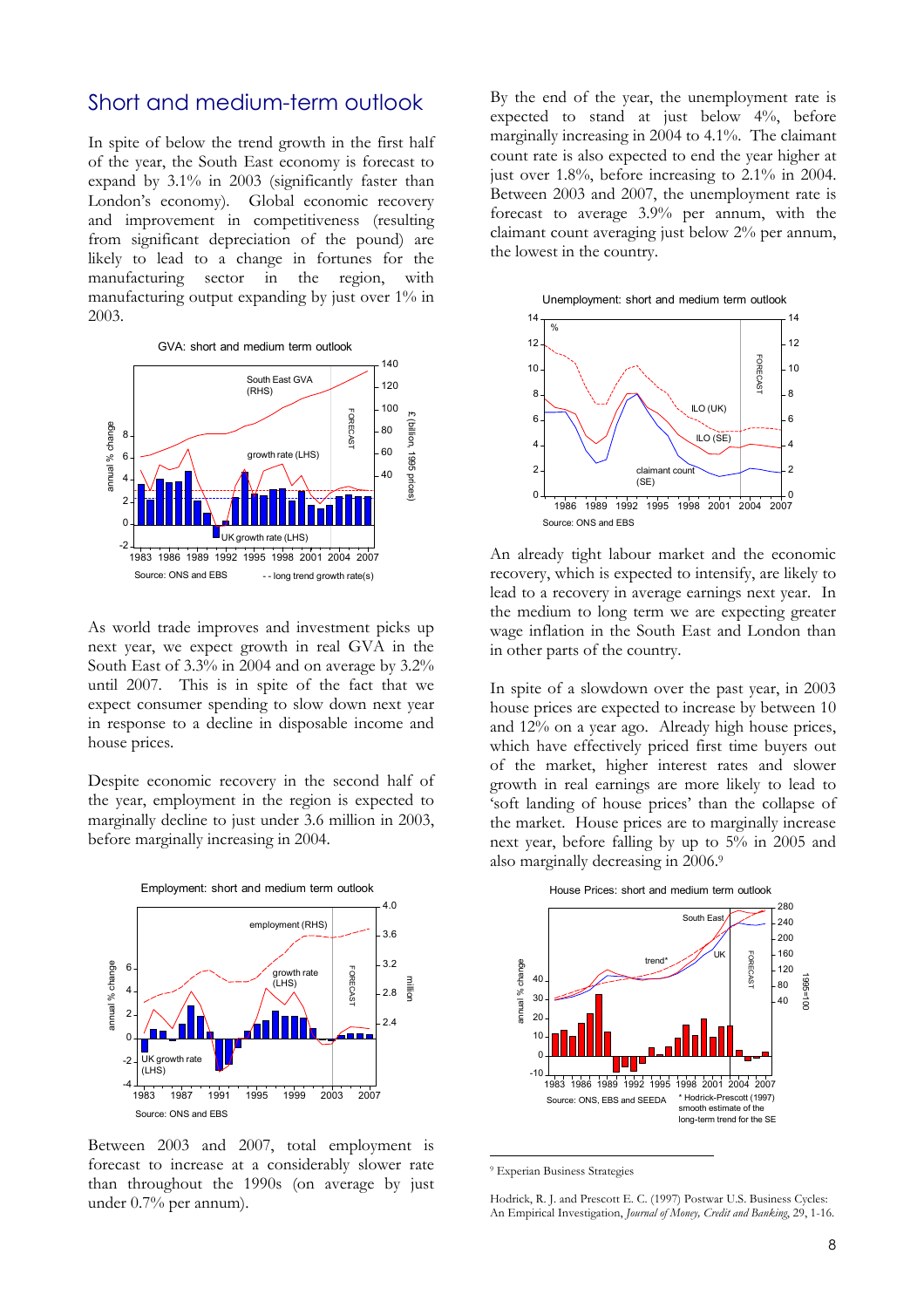# **Production**

The unusually hot summer is likely to lead to sluggish growth in output in agriculture in 2003. The output is likely to increase by just 1.4% in 2003 and 1.5% in 2004, significantly lower than last year. Between 2002 and 2007, output is likely to increase by just over 0.4% per annum.

The trend of declining employment is also likely to continue, with 2,100 jobs lost this year and 1,400 in 2004. Further restructuring within the sector is likely to lead to an increase in productivity, which is forecast to increase on average by around 4% per annum between 2002 and 2007.[10](#page-8-0)

Mining and utilities were also sectors affected by global slowdown and further restructuring. Output this year is likely to expand by 2.2% followed by strong growth of around 4.3% next year, largely driven by growth of output in utilities. We expect the output in mining and utilities to increase by around 2.5% on average per annum over the short to medium-term.

With further decline in employment (around 400 jobs lost this year and the next), we are likely to see significant rise in productivity of around 5% on average per annum between 2002 and 2007.

Construction accounts for over 50% of total output in production and over 68% of employment. Output is forecast to increase by almost 7% this year and just under 6% in 2004. Increase in public sector driven activity is the main factor behind the strong growth this year and the next. In the short to medium-term, output is likely to increase by around 4% per annum as we see slower growth in private sector activities. Marginal decline in employment this year is expected to be followed by a strong upturn in 2004, when employment is expected to increase by over 9,000. Between 2002 and 2007, total employment is projected to increase by just 2,900, largely due to a projected decrease in employment in 2006 and 2007, with productivity increasing by 2.3% on average. Over the past decade the sector has been characterised by chronic shortages of skilled labour. We believe that skill shortages and general labour shortages are likely to ease following the expansion of the European Union eastwards.

<span id="page-8-0"></span> 10 Productivity estimates are based on full time equivalent employment (FTE), where full time equivalent employment is defined as FTE = fulltime employees + 0.4\*part-time employees + self employees.

*Industrial Overview and Outlook* **Overall output in production is expected to increase** by around 3.2% this year and the next, while employment is expected to decline this year, followed by a significant construction led increase in 2004. Overall, the trend of declining employment in production is forecast to continue over the short to medium-term horizon.





| production sub-sectors 1997-2002 and 2002-2007 <sup>11</sup> |                                |                         |                                                      |  |
|--------------------------------------------------------------|--------------------------------|-------------------------|------------------------------------------------------|--|
| Sector (SIC92)                                               | Location<br>Quotient<br>(2002) | Change from Change from | 1997 to 2002 2002 to 2007<br>(Thousands) (Thousands) |  |
| Agriculture (1)                                              | 135                            |                         | $-3.6$ $-7.2\%$ $-7.8$ $-17.0\%$                     |  |
| Mining (exc. Oil &<br>Gas) (2)                               | 59                             |                         | $0.8$ 31.5% $-0.2$ $-7.4\%$                          |  |
| Utilities (3)                                                | 84                             |                         | $-3.0 - 16.1\% - 2.0 - 13.1\%$                       |  |
| Construction (4)                                             | 89                             | 20.6 17.1% 2.9          | 2.0%                                                 |  |
| <b>Mining and Utilities</b><br>$(2+3)$                       | 78                             |                         | $-2.2$ $-10.4\%$ $-2.3$ $-12.1\%$                    |  |

*PRODUCTION 95 14.8 7.7% -7.2 -3.5%*

Location quotients and employment change in

Source: ONS, EBS and SEEDA

<span id="page-8-1"></span><sup>&</sup>lt;sup>11</sup> Location quotients show the degree of over or under-representation of employment in an industry within a region relative to the UK. It is simply the industry's share of regional employment divided by the industry's share in total UK employment. A value of >100 imply overrepresentation and vice versa.

SIC92 (Standard Industrial Classification 1992).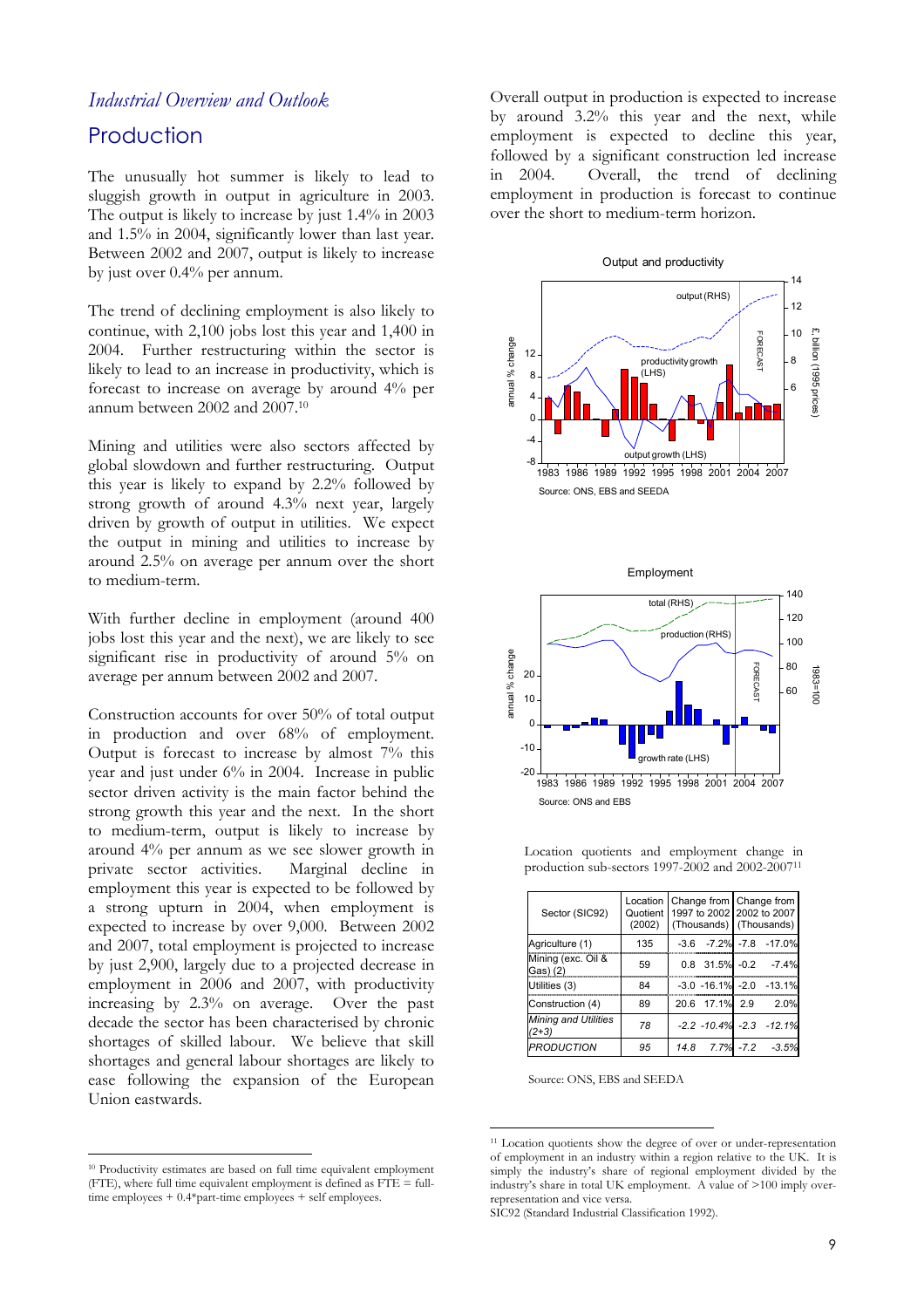### **Manufacturing**

The combination of the strong pound and decline in external demand led to recession in the manufacturing sector over the past few years, with falling outputs and employment. However, following the significant depreciation of the pound over the past year and some signs of strong world economic recovery, the manufacturing sector in the region seems to be on the brink of revival. According to the latest British Chambers of Commerce (BCC) survey, +11% of manufacturers in the export market reported an increase in export sales, up five points on quarter two and 13 points above the national average. [12](#page-9-0) Business confidence is on the rise with  $+65%$  of manufacturers being confident of improving profitability over the next 12 months, up 20 points from the previous quarter and well above the national average.

We expect the output in the sector to expand by around 1.5% this year (after contracting by almost 3% in 2002) followed by stronger growth of around 2% next year. Within the sector we are expecting to see a strong revival in output in engineering and transport equipment of 4.2% this year and 2.6% next year (after contracting by over 10% in 2002). The output in metals, minerals and chemicals is expected to remain relatively flat, with much stronger recovery of over 2.5% in 2004. The output in 'other' manufacturing is forecast to increase by around 1% in 2004 after relatively flat growth of just 0.9% this year.[13](#page-9-1)

The trend of falling employment in manufacturing is forecast to continue, with total employment contracting by over 14,400 this year and over 6,000 in 2004. Over the short to medium-term, the sector is expected to shed almost 40,000 jobs.

Despite an increase in output over the period, the sector's share of both total output and employment in the region is expected to decline.

As the process of restructuring within manufacturing continues, we are expecting strong growth in productivity of around 4% on average per annum over the short to medium-term. The manufacturing sector in the region has attracted a significant share of UK inward investment in the past and this trend is forecast to continue in the short to medium-term.



| Location quotients and employment change in |  |  |
|---------------------------------------------|--|--|
| manufacturing sub-sectors 1997-2002 and     |  |  |
| 2002-2007.                                  |  |  |

| Sector (SIC92)                                              | Location<br>Quotient<br>(2002) |         | Change from<br>1997 to 2002<br>(Thousands) |               | Change from<br>2002 to 2007<br>(Thousands) |
|-------------------------------------------------------------|--------------------------------|---------|--------------------------------------------|---------------|--------------------------------------------|
| Fuel Processing (1)                                         | 44                             |         | $-1.3 - 45.5%$                             | $-0.2$        | $-12.8%$                                   |
| Metals (2)                                                  | 66                             | $-2.8$  | $-6.2\% -5.7$                              |               | $-13.4%$                                   |
| Mineral Products (3)                                        | 57                             | 0.8     | 8.3%                                       | 0.0           | $-0.2%$                                    |
| Chemicals & Man-made<br>Fibres (4)                          | 117                            |         | 4.3 12.9% -2.1                             |               | $-5.5%$                                    |
| <b>Mechanical Engineering</b><br>(5)                        | 97                             |         | $-1.5 -3.1\% -11.7$                        |               | $-25.7%$                                   |
| <b>Electrical Engineering</b><br>(6)                        | 138                            |         | $-9.6 - 10.6\% - 7.6$                      |               | $-9.5%$                                    |
| Motor Vehicles & Other<br><b>Transport Equipment</b><br>(7) | 105                            |         | $-8.5 -22.1\% -3.2$                        |               | $-10.7%$                                   |
| Food, Drink & Tobacco<br>(8)                                | 44                             |         | $-3.7 - 11.3\% - 0.9$                      |               | $-3.2%$                                    |
| Textiles, Footwear and<br>Clothing (9)                      | 20                             |         | $-2.8 - 31.9\% - 0.8$                      |               | $-13.4%$                                   |
| Wood and Wood<br>Products (10)                              | 65                             | 0.0     | $0.2\% - 0.2$                              |               | $-2.4%$                                    |
| Paper, Printing and<br>Publishing (11)                      | 95                             | $-2.8$  | $-4.6%$                                    | $-3.8$        | $-6.4%$                                    |
| Rubber & Plastics (12)                                      | 81                             | 1.6     | 6.8%                                       | 1.0           | 4.0%                                       |
| Other (13)                                                  | 81                             | $-0.9$  | $-3.8\% -3.4$                              |               | $-14.7%$                                   |
| Metals, Minerals and<br>Chemicals (1+2+3+4)                 | 78                             | 0.9     |                                            | $1.0\% - 8.0$ | $-8.7%$                                    |
| Engineering and<br><b>Transport Equipment</b><br>$(5+6+7)$  | 99                             |         | $-19.5 - 11.1\% - 22.5$                    |               | $-14.4%$                                   |
| <b>Other Manufacturing</b><br>(8+9+10+11+12+13)             | 65                             | $-8.6$  | $-5.5\% -8.1$                              |               | $-5.4%$                                    |
| <b>MANUFACTURING</b>                                        | 79                             | $-27.3$ | $-6.4\% -38.5$                             |               | $-9.7%$                                    |

Source: ONS, EBS and SEEDA

<span id="page-9-0"></span> <sup>12</sup> Figures reported as percentage balances (percentage balances determined by subtracting the percentage of those companies reporting decreases in a factor from the percentage of companies reporting increases).

<span id="page-9-1"></span><sup>13 &#</sup>x27;Other' manufacturing – see the table opposite (8, 9, 10, 11, 12, 13).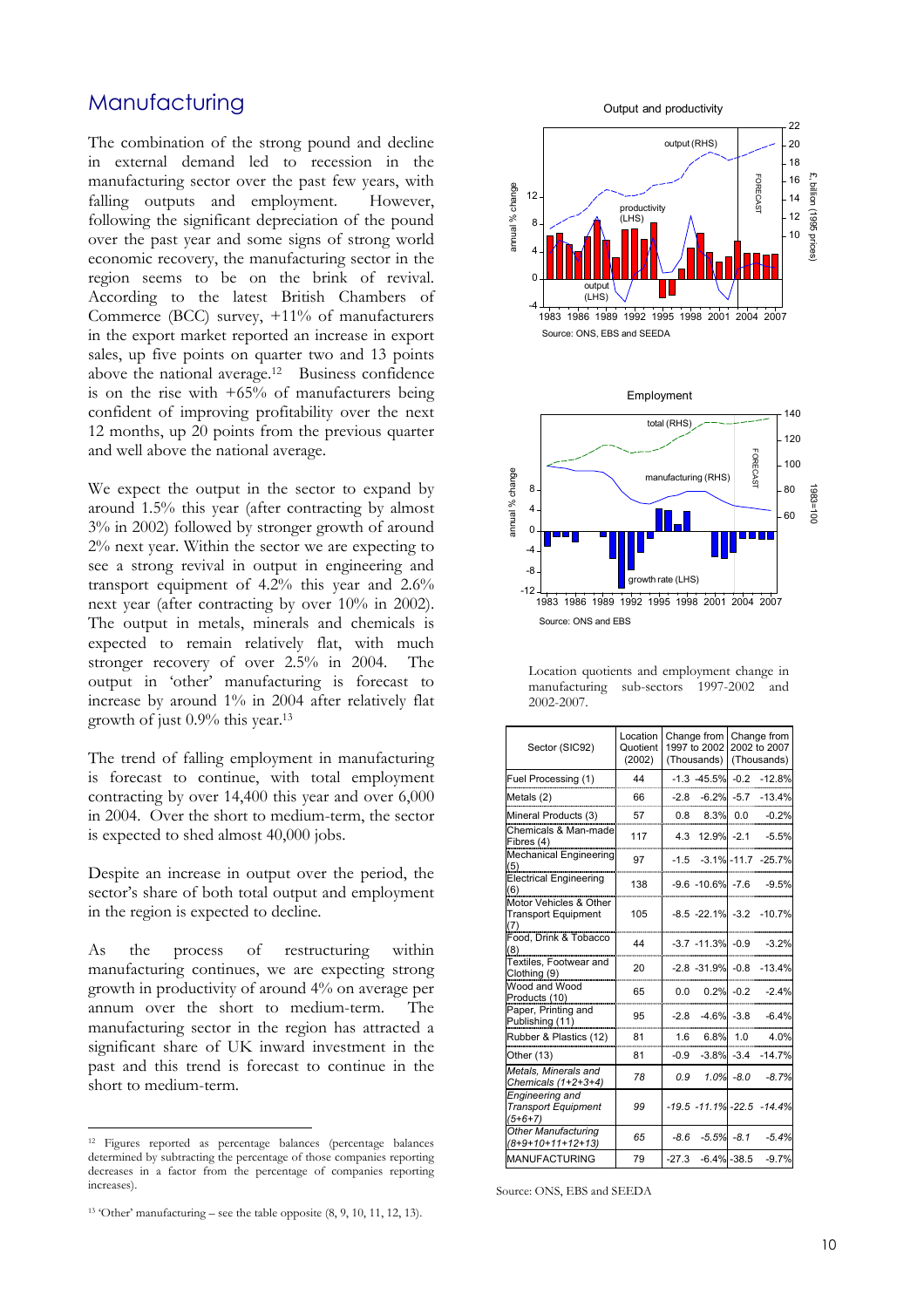# Services

The outlook for the service sector remains positive, with strong growth expected this year and the next. According to the latest BCC survey of economic activity the home market remains stable with +20% of firms reporting an increase in home sales, while +13% of firms reported an increase in home orders, marginally decreasing on the previous quarter. Furthermore, there seems to be a strong revival in export market with export sales increasing by 24 points to  $+7\%$ .

Business confidence remains positive (although below the national trend) with +49% of service sector firms being confident of improving turnover over the next 12 months, up two points on the previous quarter.

The service sector output, fuelled by strong consumer expenditure and recovery in internal and external demand, is expected to increase by around 3% this year and 3.6% in 2004. Within the sector we are likely to see the strongest revival in output in transport and communications of around 4.9% this year and marginally slower growth next year. The growth is expected to be fuelled largely by the revival of fortunes in communications, which suffered from the global slowdown in 2001.

In spite of a global slowdown in the first half of this year, output in financial and business-related services is forecast to increase by 3.6% this year and 4.4% in 2004. Unlike London's financial services, which were affected significantly by the global slowdown, financial services in the region are less exposed to global influence. The output in distribution, hotels and catering is expected to increase by just 2.4% this year and marginally higher the next. Within the sector we expect the output in hotels and catering to decrease marginally on last year when output decreased significantly. The prime factor behind the decrease in output lies in falling numbers of foreign visitors and slower growth in consumer expenditure.

The expected decrease in employment this year in the private sector (over 11,000) is largely to be offset by a significant increase in the 'other' services (largely public services) of around 14,500. Significant growth in public sector employment, coupled with strong growth in financial and business services is likely to lead to an increase in the overall employment in services, in 2004 of around 17,300. Over the period, employment is forecast to increase by just over 150,000, at a considerably slower rate than in 1997-2002, while productivity is also forecast to grow on average by around 2.7% per annum.



| Sector (SIC92)                                             | Location<br>Quotient<br>(2002) |       | Change from<br>1997 to 2002<br>(Thousands) |           | Change from<br>2002 to 2007<br>(Thousands) |
|------------------------------------------------------------|--------------------------------|-------|--------------------------------------------|-----------|--------------------------------------------|
| Retailing (1)                                              | 105                            |       | 37.2 9.9%                                  | 8.6       | 2.1%                                       |
| Other Distribution<br>(2)                                  | 119                            |       | 2.7 0.9%                                   | 5.4       | 1.9%                                       |
| Hotels & Catering<br>(3)                                   | 94                             |       | 24.3 11.8%                                 | 8.4       | 3.7%                                       |
| Transport (4)                                              | 92                             |       | $6.9$ $5.5\%$ $-3.4$                       |           | $-2.6%$                                    |
| Communications (5)                                         | 108                            |       | 15.6 24.1% 4.5                             |           | 5.6%                                       |
| Banking &<br>Insurance (6)                                 | 100                            |       | $7.4$ $5.4\%$ -4.7                         |           | $-3.2%$                                    |
| <b>Business Services</b><br>(7)                            | 119                            |       | 101.2 22.3% 54.8                           |           | 9.9%                                       |
| <b>Property Related</b><br>Activities (8)                  | 161                            |       | 33.6 31.0%                                 | 8.0       | 5.6%                                       |
| Public Admin &<br>Defence (9)                              | 83                             |       | $-16.6 - 9.0\%$                            | 0.7       | 0.4%                                       |
| Education (10)                                             | 99                             | 45.4  | 17.8% 20.0                                 |           | 6.7%                                       |
| Health (11)                                                | 91                             |       | 35.1 11.0% 22.4                            |           | 6.3%                                       |
| Other (Largely<br>Private) (12)                            | 99                             |       | 36.2 24.4% 29.7                            |           | 16.1%                                      |
| <b>Distribution, Hotels</b><br>and Catering<br>$(1+2+3)$   | 106                            | 64.1  |                                            | 7.4% 22.4 | 2.4%                                       |
| Transport &<br>Communications<br>$(4+5)$                   | 98                             | 22.5  | 11.8%                                      | 1.0       | 0.5%                                       |
| Financial and<br><b>Business Services</b><br>$(6+7+8)$     | 120                            |       | 142.2 20.3% 58.1                           |           | 6.9%                                       |
| Other (mainly<br><b>Public) Services</b><br>$(9+10+11+12)$ | 93                             |       | 100.0 11.0% 72.8                           |           | 7.2%                                       |
| <b>SERVICES</b>                                            | 104                            | 328.8 | 12.4% 154.3                                |           | 5.2%                                       |

Location quotients and employment change in service sub-sectors 1997-2002 and 2003-2007.

Source: ONS, EBS and SEEDA